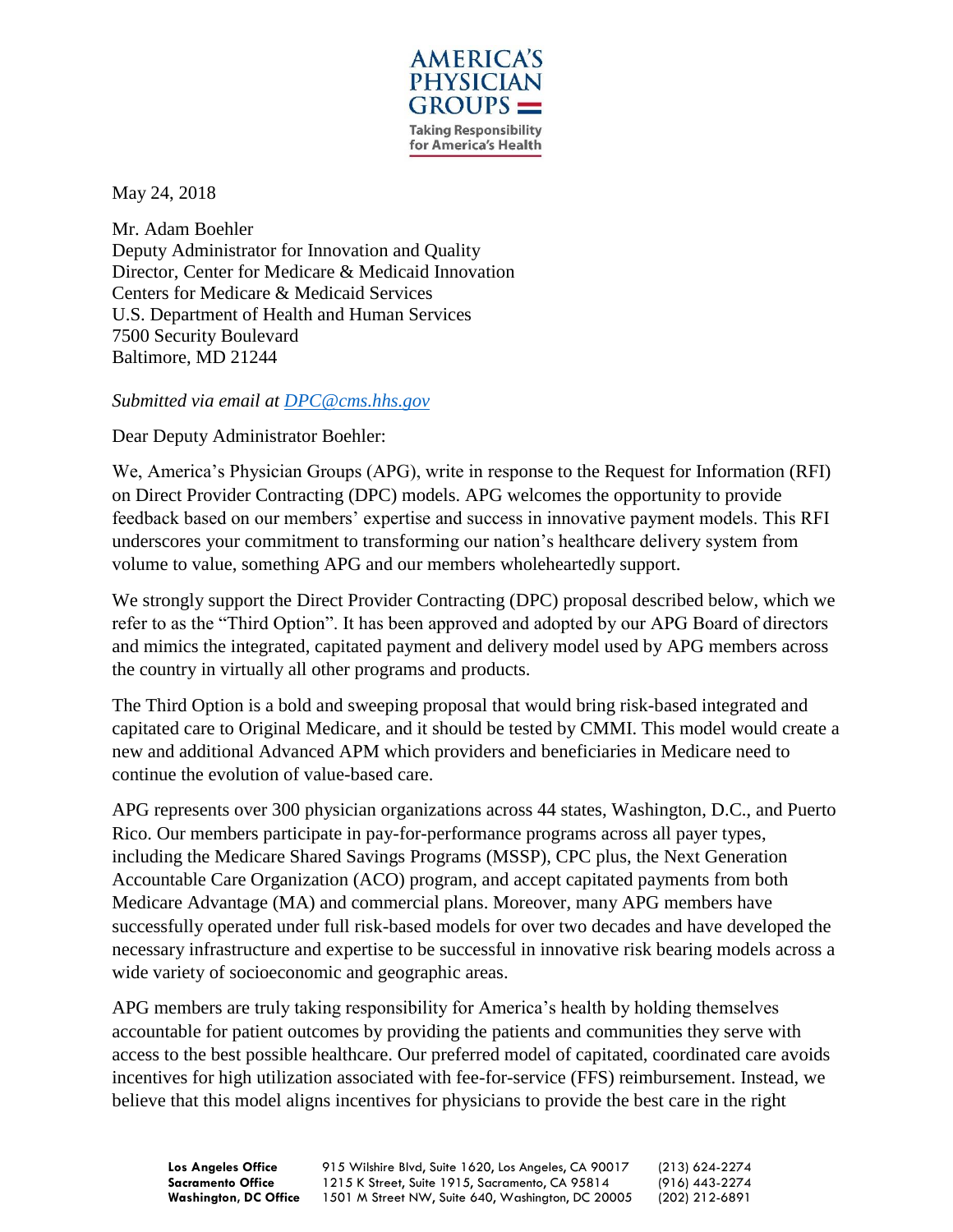setting to improve the health of entire populations, particularly chronically ill individuals. These capitated payment arrangements create incentives for (1) a team-based approach that emphasizes primary care and disease prevention; (2) greater access to new and innovative medical technologies and treatments and, most importantly; (3) the achievement of better outcomes in both cost and quality of care.

#### **Executive Summary of APG Response**

Attached hereto as Appendix A is a copy of our Third Option. It has attracted considerable support among health care policy leaders including Members of Congress. Set forth below is a summary of its salient features:

- It features prospective population payments to physician organizations that include robust quality measurements with active beneficiary engagement.
- It would allow the Centers for Medicare & Medicaid Services (CMS) to directly contract with clinically integrated organizations (CIOs). CIOs may be existing physician organizations or newly formed entities. The CIO would be explicitly physician group centric, however, other providers could take ownership stakes, or could accept a measure of risk and accountability through affiliation agreements.
- To participate in this model, CIOs would have to meet current CMS and State requirements, similar to those required for existing Medicare Accountable Care Organization (ACO) participants such as a formal legal structure that allows the organization to receive capitated payment and pay contracted or employed providers.
- The model provides for the active enrollment by beneficiaries a design element critical to the goal of achieving the full beneficiary engagement.
- CMS would establish capitation rates including the standard Medicare Part A and Part B benefits, using methods and benchmarks similar to those used to establish rates for Medicare Advantage (MA) plans. The payments would be actuarially sound, risk adjusted, and updated annually. CMS would pre-pay this amount to the CIO each month in lieu of Medicare Part A and Part B FFS payments for enrolled beneficiaries, and the CIO would then be responsible for the payment for all professional and hospital services, whether provided in-network or out-of-network.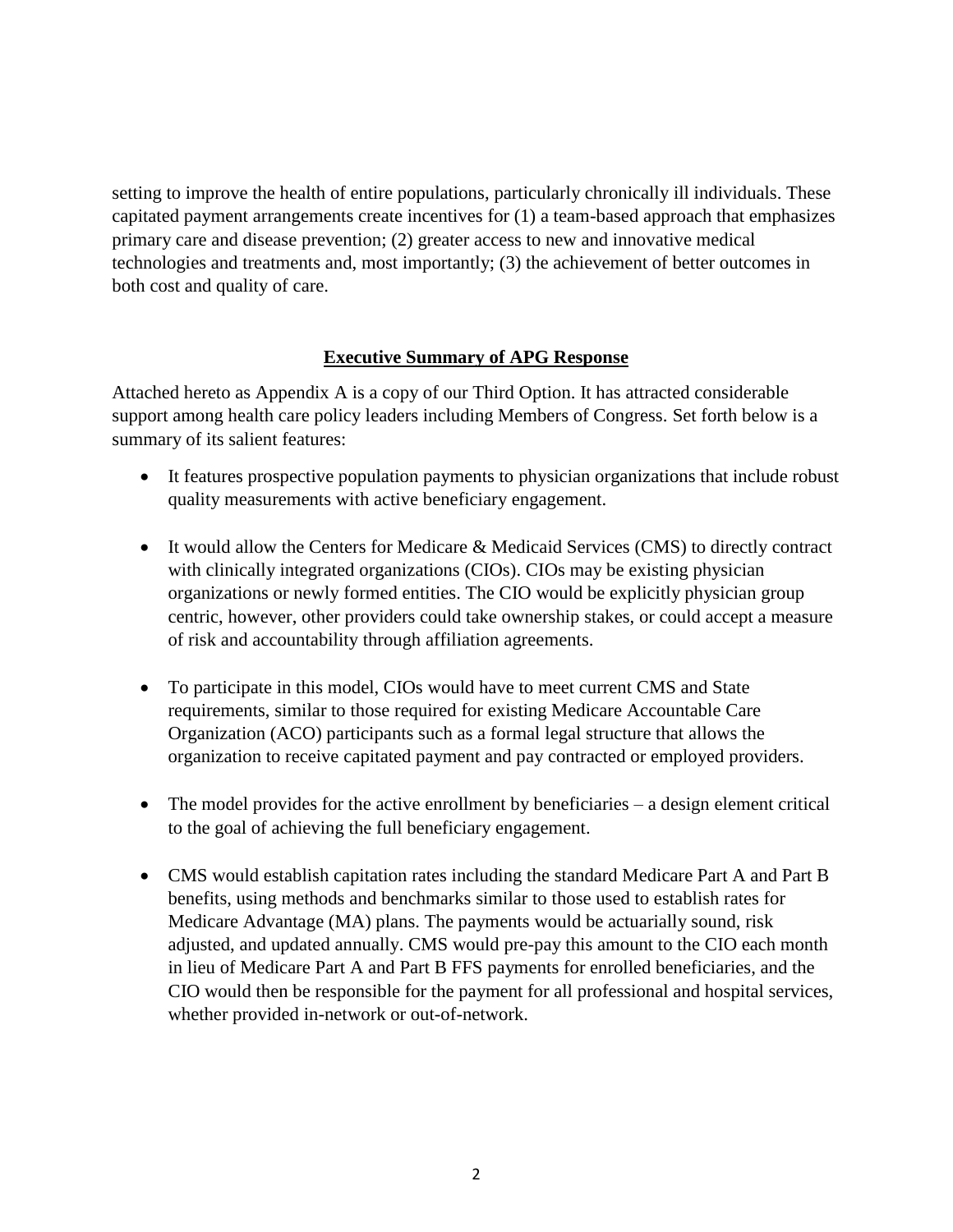- Beneficiaries would be encouraged to stay in network by differential copayments and coinsurance, paying higher copayments for going out of the CIOs contracted or employed network, and lower or no copayments for services received in-network. Medicare supplement benefits would only be payable for services in network.
- Robust publicly reported quality and efficiency measures would be used similar to the MA Stars rating and could be used to make comparisons between the CIOs and FFS.
- CMS would contract with one or more Affiliated Service Organizations (ASOs) to provide a full range of necessary administrative services, including quality and data reporting, payment, financial and patient cost sharing tracking, enrollment, and all other back office functions. These ASOs would serve as fiscal and administrative intermediaries similar to those currently engaged by CMS and by self-insured employers.

APG's response to specific questions in the RFI are as follows:

### **Questions Related to Provider/State Participation**

*1. How can a DPC model be designed to attract a wide variety of practices, including small, independent practices, and/or physicians? Specifically, is it feasible or desirable for practices to be able to participate independently or, instead, through a convening organization such as an ACO, physician network, or other arrangement?* 

Under the Third Option, CMS would contract directly with clinically integrated organizations (CIOs). CIOs may be existing physician organizations or newly formed entities. It is indeed feasible and desirable for small and independent practices to participate in a DPC model, including our Third Option. Small and independent practices may contract with the CIOs under the Third Option. Those CIOs are very similar to the ACOs in the MSSP program, and very similar to IPA organizations across the country. Physicians can thus retain their independence, and also participate in CIOs by way of contract, thus accessing the centralized support and infrastructure that the CIO will furnish.

The CIO would be explicitly physician group centric. However, other providers could take ownership stakes, or could accept a measure of risk and accountability through affiliation agreements. This could include a broad spectrum of health care providers, including physicians, hospitals, nursing homes, home health organizations, and other entities wishing to be accountable for the delivery of care to a defined patient population across the continuum of care.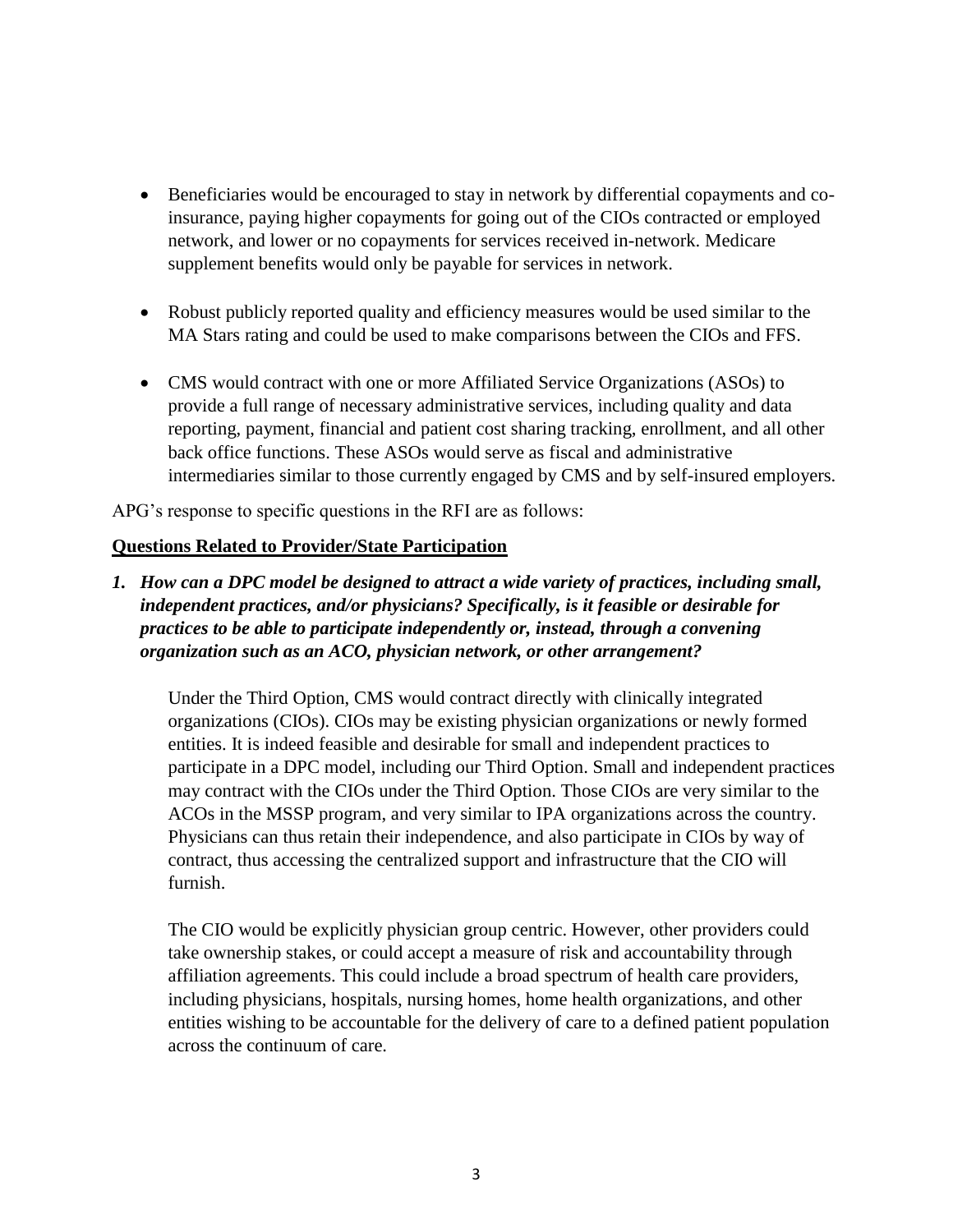To participate in this model, CIOs would have to meet certain requirements, similar to those required for existing Medicare ACO participants:

- A formal legal structure that allows the organization to receive capitated payment and pay contracted or employed providers;
- Primary care professionals sufficient to care for the defined population;
- A minimum of 10,000 participating beneficiaries;
- Systems in place to identify and provide care for high risk and complex patients;
- The ability to stratify the population (identifying patients with multiple complex chronic conditions and to tailor care management programs to the patient population);
- Demonstrated experience in quality performance programs.

It is essential that all physicians have access to the tools, education, and practical experience necessary to move from FFS reimbursement towards APMs that reward and incent physicians for improved patient outcomes. Central to the success of this movement is flexibility and varying degrees of acceleration. A significant "on-ramp" is necessary for physicians to gain the skills they need to be successful. Simultaneously, groups of physicians who have demonstrated success in upside only or partial risk-bearing arrangements should have access to increasing levels of risk up to full capitation for total cost of care.

APG recognizes that solo and rural physicians often have the most difficulty participating in advanced APMs. CMS should thus better utilize emerging technology and should also explore new ways to allow providers to group together, regardless of their Tax ID number (TIN), ownership interest, or even geographic location should be a critical component of any forthcoming model. This has already begun with the introduction of Virtual Groups in MACRA.

*2. What features should CMS require practices to demonstrate in order for practices to be able to participate in a DPC model (e.g., use of certified EHR technology, certain organizational structure requirements, certain safeguards to ensure beneficiaries receive high quality and necessary care, minimum percent of revenue in similar arrangements, experience with patient enrollment, staffing and staff competencies, level of risk assumption, repayment/reserve requirements)? Should these features or requirements vary for those practices that are already part of similar arrangements with other payers versus*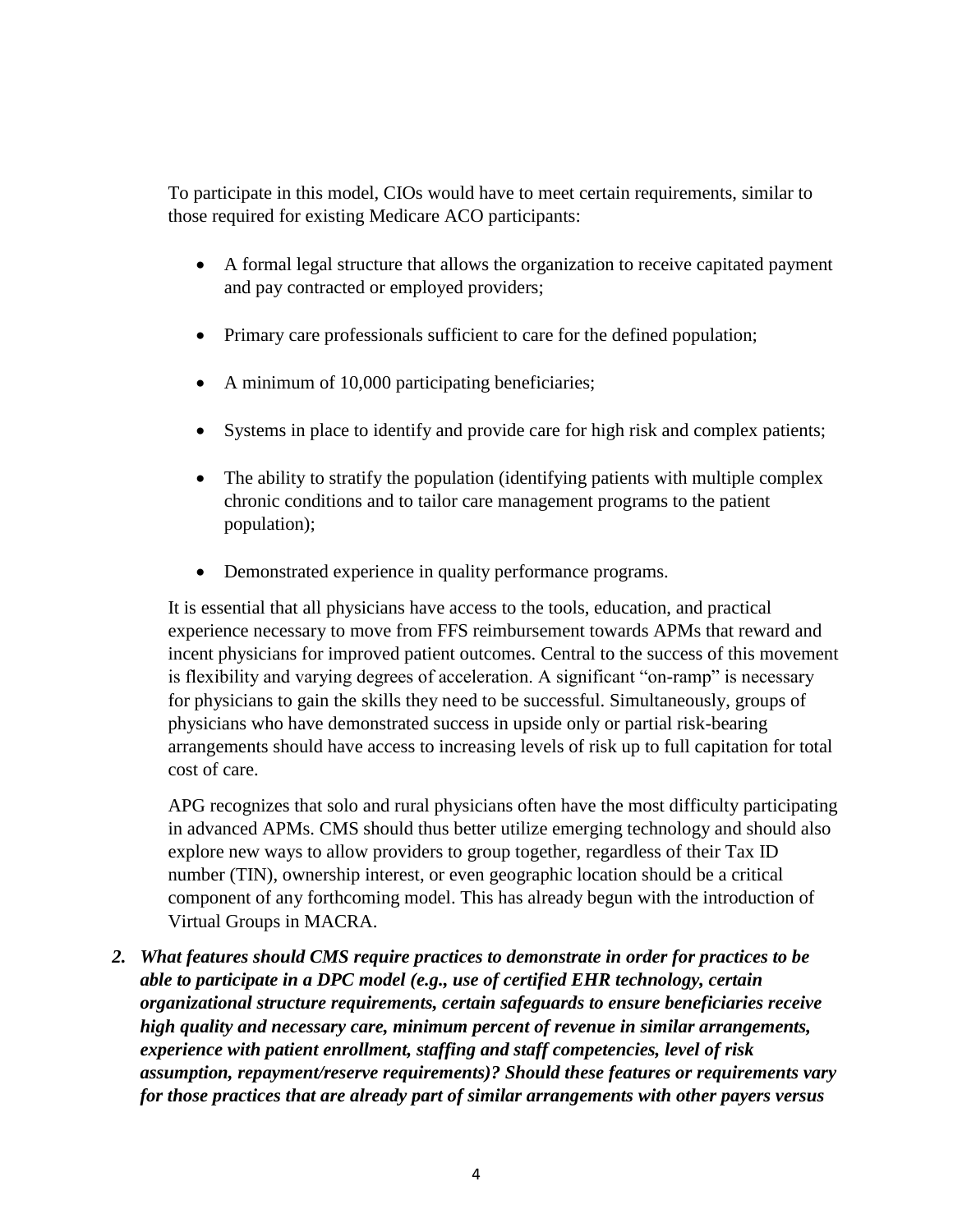# *those that are new to such arrangements? If so, please provide specific examples of features or requirements CMS should include in a DPC model and, if applicable, for which practice types.*

Participating physicians must be able to demonstrate a level of experience and sophistication in order to be eligible to participate in higher risk-sharing models such as DPC. The same requirements for CPC plus (as outlined below) represent an acceptable framework:

- Access and continuity (e.g. Same day access, 24/7 telemedicine access and econsults)
- Proactive care management
- Comprehensive coordination with specialists and hospitals
- Patient and family engagement
- Integrated care team approach
- *3. What support would physicians and/or practices need from CMS to participate in a DPC model (e.g., technical assistance around health IT implementation, administrative workflow support)? What types of data (e.g., claims data for items and services furnished by non-DPC practice providers and suppliers, financial feedback reports for DPC practices) would physicians and/or practices need and with what frequency, and to support which specific activities? What types of support would practices need to effectively understand and utilize this data? How should CMS consider and/or address the initial upfront investment that physicians and practices bear when joining a new initiative?*

CMS should provide the financial feedback reports in a method to the DPC practices that are formatted in a way that is clear and easy manipulate (e.g. an interoperable dashboard) and at physicians' current level of health IT sophistication. With the advent of the CMS blue button, real time information should be more readily available to both CMS and physicians. Additionally, smaller practices may need further technical assistance in administering a different billing system from FFS and should be provided this education from CMS. Perhaps additionally funds to the TCPI (Transforming Clinical Practice Initiative) may provide this specialized learning technical assistance.

Further, there is a role for a broad range of third-party organizations to assist in providing services, integrating and/or coordinating the work of practicing physicians and other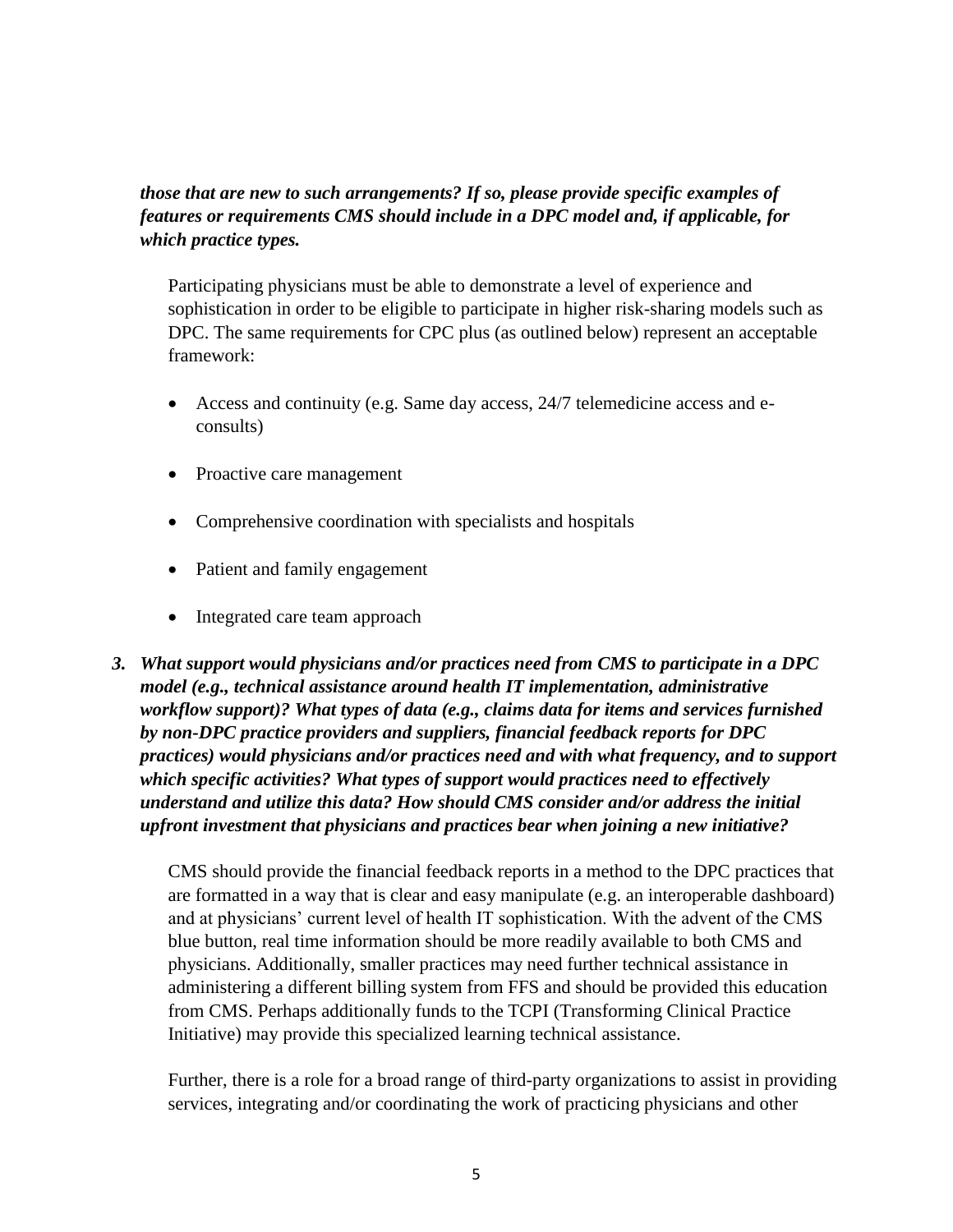clinicians. CMS should encourage and permit these organizations to serve as a convener for interested physician participants

## *4. Which Medicaid State Plan and other Medicaid authorities do States require to implement DPC arrangements in their Medicaid programs? What supports or technical assistance would States need from CMS to establish DPC arrangements in Medicaid?*

Currently, many States are already facilitating discussions with managed care organizations (MCOs) to modify their plans to allow the development of risk-based contracts with providers. CMS should provide guidance to States with a core framework that these plans must adhere to in order to ultimately gain approval from CMS and the Office of Management and Budget (OMB). For example, this guidance could come in the form of a series of educational webinars or open tele-office hours. This guidance should include specific metrics to all contracts in order to qualify for advanced APM status.

*5. CMS is also interested in understanding the experience of physicians and practices that are currently entirely dedicated to direct primary care and/or DPC-type arrangements. For purposes of this question, direct primary care arrangements may include those arrangements where physicians or practices contract directly with patients for primary care services, arrangements where practices contract with a payer for a fixed primary care payment, or other arrangements. Please share information about: how your practice defines direct primary care; whether your practice ever participated in Medicare; whether your practice ever participated in any fee-for-service payment arrangements with third party payers; how you made the transition to solely direct contracting arrangements (if applicable); and key lessons learned in moving away from fee-for-service entirely (if applicable).*

APG strongly cautions against the implementation of a concierge-type model that would include "balance billing". These models have typically only been successful with small panels, low risk, and a narrow scope which limits the opportunity to achieve the necessary improvement in population health outcomes needed to change the trajectory of the nation's health care costs. Further, this type of concierge model often leads to fragmentation of care. The patient panels also tend to be quite small in these types of models which make risk sharing increasingly difficult. Without a sufficiently large patient panel, practices are unable to adequately account for statistical variation.

If CMS narrows the scope of any forthcoming DPC model to accommodate this, the potential to impact social determinants of health (SDOH), which determines 80 percent of care outcomes, will be extremely limited. We also are concerned that these models will not be able to adequately address the needs of seniors with multiple chronic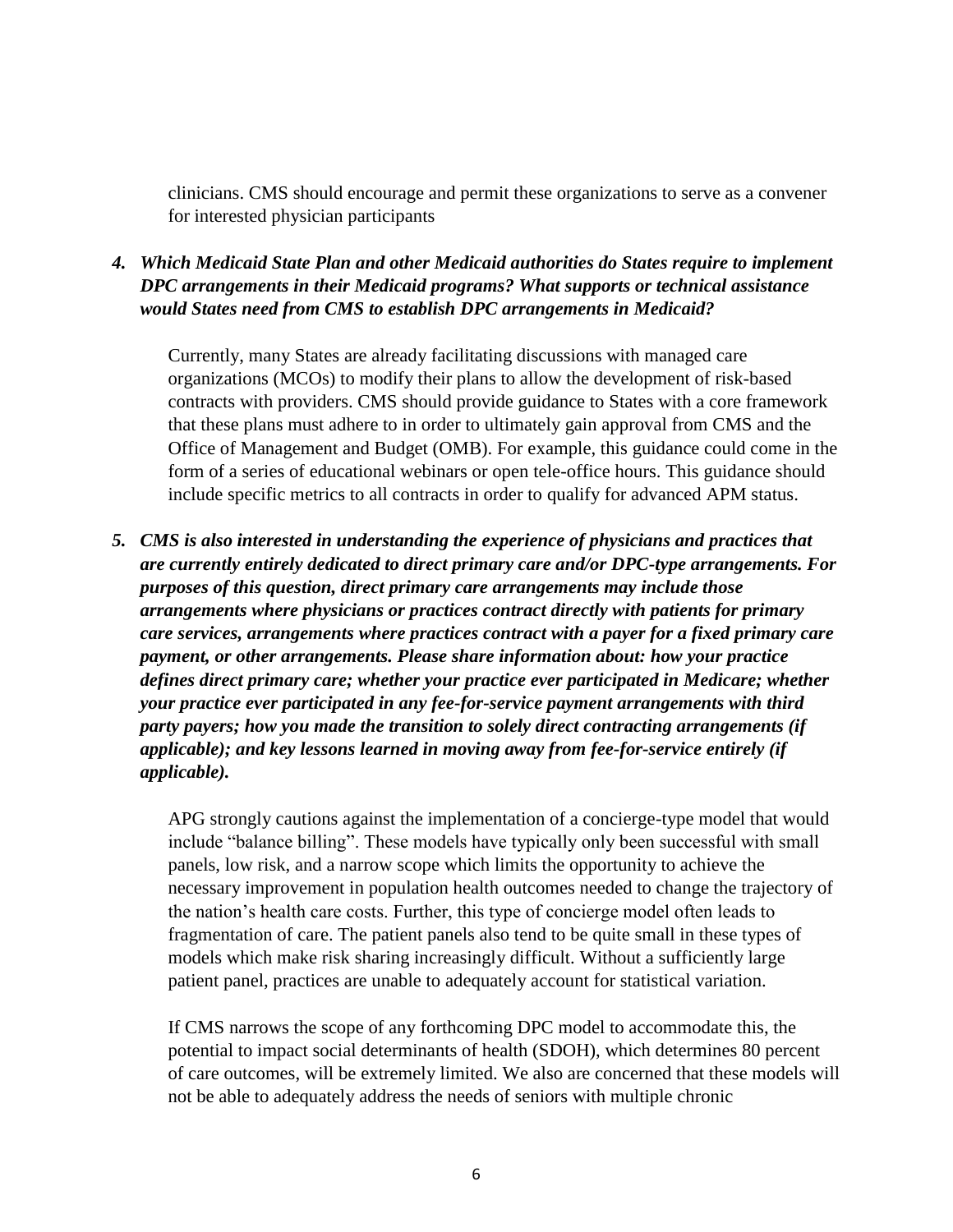comorbidities that require the coordinated services of both primary care physicians and specialists. We know that chronic care accounts for over 90 percent of Medicare spend, and all new models must be well designed to address that disease burden. We also have concerns that seniors will not have the funds, or the desire, to "self-pay" for primary care services, especially those already provided at no additional cost in MA or covered by Medicare supplemental benefits.

Addressing SDOH must be a critical component of a DPC model. We are already starting to see exciting new tools for providers in the new MA plan rules to address SDOH, and beneficiaries in traditional Medicare deserve the same access to these critical services and supports. To limit them in order to accommodate only a small number of providers is a step backwards for the nation's healthcare delivery system.

#### **Questions Related to Beneficiary Participation**

**6.** *Medicare FFS beneficiaries have freedom of choice of any Medicare provider or supplier, including under all current Innovation Center models. Given this, should there be limits under a DPC model on when a beneficiary can enroll or disenroll with a practice for the purposes of the model (while still retaining freedom of choice of provider or supplier even while enrolled in the DPC practice), or how frequently beneficiaries can change practices for the purposes of adjusting PBPM payments under the DPC model? If the practice is accountable for all or a portion of the total cost of care for a beneficiary, should there be a minimum enrollment period for a beneficiary? Under what circumstances, if any, should a provider or supplier be able to refuse to enroll or choose to disenroll a beneficiary?*

Beneficiaries who enroll would commit to receiving services in the CIO for one year. Experience has taught us that active, intentional enrollment by an engaged and informed beneficiary is vastly superior to passive attribution models used in traditional Medicare ACOs.

Our model includes differential cost sharing that would induce beneficiaries to remain innetwork. Beneficiaries wish to visit physicians not contracted with the CIO would be able to do so, but they would pay higher co-payments and co-insurance for the privilege. It would thus operate in a manner similar to existing and proven point-of-service models seen in commercial insurance.

To facilitate beneficiary election of a CIO, quality and service information would be made available to the beneficiary. CIO-level information would be developed by stakeholders, including physicians, approved by CMS, and then disseminated by both CMS and the CIO to allow consumers to make fully informed choices about their care.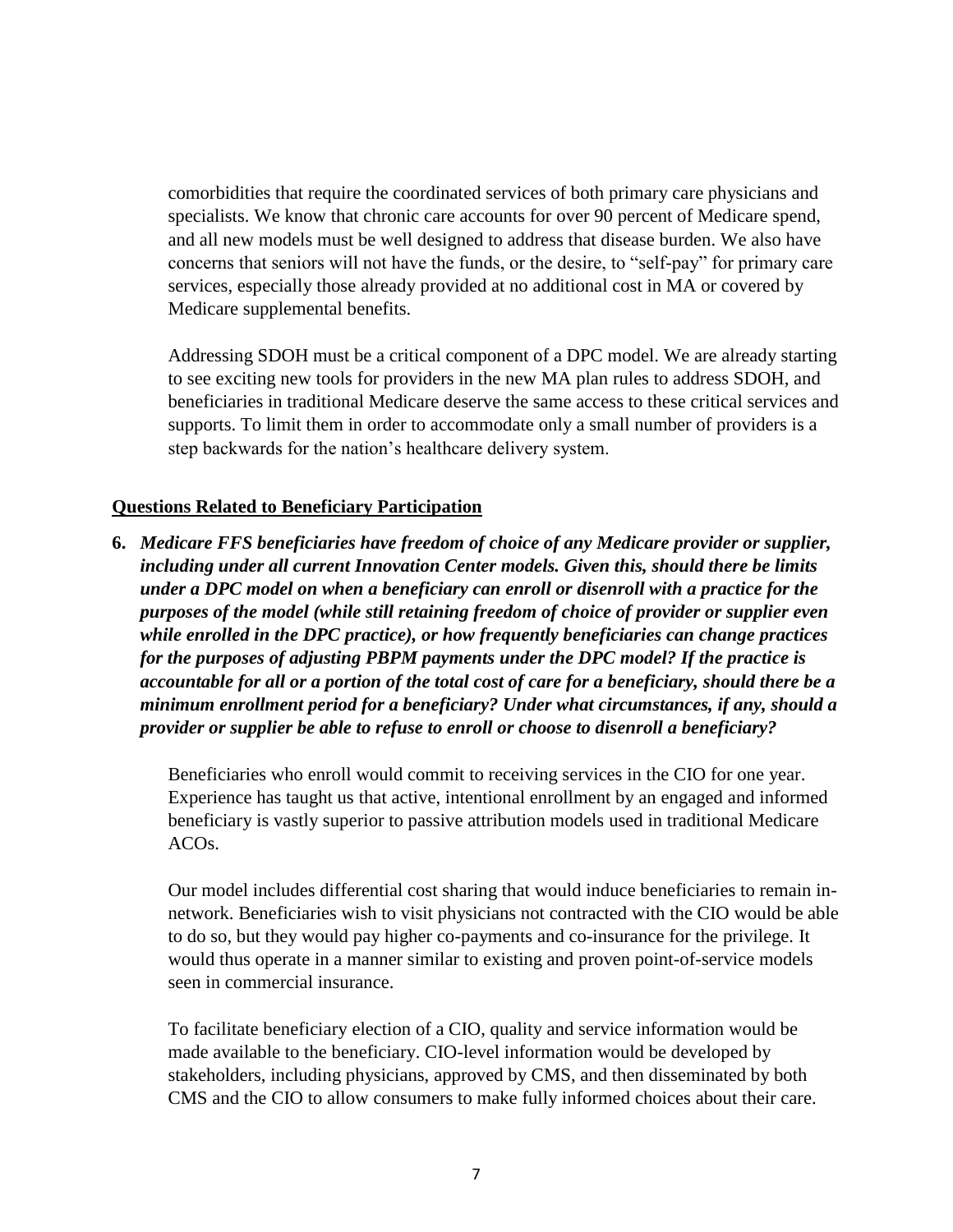Beneficiaries would be empowered with information regarding the quality, cost, and scope of services available under each of FFS, MA, and the CIO, including additional care management programs or benefits. For example, CMS could develop a patientfacing dashboard (or an app) that would contain quality metrics, similar to the Quality Measures and Performance Standards in the ACO program reported at the CIO level. Patients could then compare the performance of their selected CIO directly.

*7. What support do practices need to conduct outreach to their patients and enroll them under a DPC model? How much time would practices need to "ramp up" and how can CMS best facilitate the process? How should beneficiaries be incentivized to enroll? Is active enrollment sufficient to ensure beneficiary engagement? Should beneficiaries who have chosen to enroll in a practice under a DPC model be required to enter into an agreement with their DPC-participating health care provider, and, if so, would this provide a useful or sufficient mechanism for active beneficiary engagement, or should DPC providers be permitted to use additional beneficiary engagement incentives (e.g., nominal cash incentives, gift cards)? What other tools would be helpful for beneficiaries to become more engaged and active consumers of health care services together with their family members and caregivers (e.g., tools to access to their health information, mechanisms to provide feedback on patient experience)?* 

It is absolutely critical that beneficiaries have access to the information and education they need to make informed healthcare choices. CMS must ensure that DPC enrollees clearly understand the model and what services are included under it. As this model relies on patent engagement to be successful, an informed and committed patient panel is essential.

Further, CMS should directly contract with an Affiliated Service Organization (ASO) to provide the infrastructure of the enrollment process itself. This is similar to the self insured employer model. The practice could send the ASO the list of their Medicare FFS beneficiaries that qualify for the model and the ASO could: provide the beneficiary education, assist in the completion of the application, and facilitate any handling questions related to Medicare benefits.

We do not support direct gift incentives like cash cards since they are difficult to track and have not been proven to be particularly effective. However, waiving costs for services already in use (e.g. gym memberships, nutrition services, and certain counseling services) would be a desirable benefit.

Rather than building expensive health plan infrastructure and capacity, CMS would, at its expense, contract with one or more ASOs to administer the eligibility and enrollment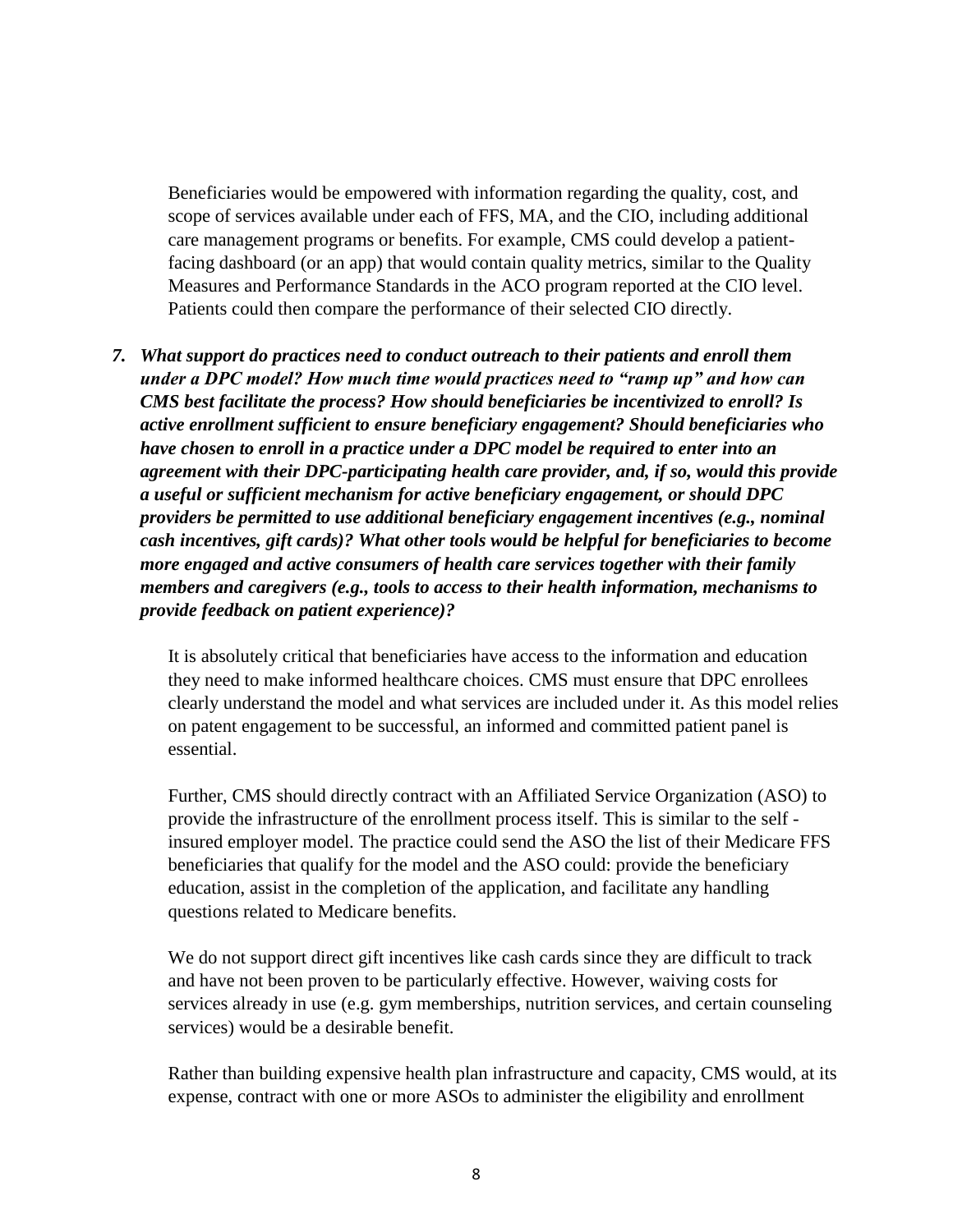process, make capitated payments, receive encounter data from the CIOs, operate the quality and incentive bonus program, and conduct all other necessary functions.

In particular, the ASO will be necessary to handle the complexities associated with administering differential cost sharing for the out-of-network benefit. CMS may elect to contract with one or more national insurance carriers with the existing infrastructure and systems necessary to rapidly implement this program. The expectation is that the use of national health plans in this ASO, non-risk bearing capacity will result in lower cost for these services than currently experienced within MA. The ASO model will mimic the use of an ASO by self-insured employers in the commercial context.

*8. The Medicare program, specifically Medicare Part B, has certain beneficiary cost-sharing requirements, including Part B premiums, a Part B deductible, and 20 percent coinsurance for most Part B services once the deductible is met. CMS understands that existing DPC arrangements outside the Medicare FFS program may include parameters such as no coinsurance or deductible for getting services from the DPC-participating practice or a fixed fee paid to the practice for primary care services. Given the existing structure of Medicare FFS, are these types of incentives necessary to test a DPC initiative? If so, how would they interact with Medicare supplemental (Medigap) or other supplemental coverage? Are there any other payment considerations or arrangements CMS should take into account?*

Again, beneficiaries must be free to access services from any Medicare contracted physician. However, to incentivize beneficiaries to access in-network care as directed by their chosen primary care physician, services rendered by out of network providers would be subject to higher out of pocket costs. Prior authorization for certain high-cost services would be required. The higher cost-sharing for use of services outside the CIO is designed to achieve the twin goals of allowing freedom of choice but incentivizing the efficiencies and higher quality that can be obtained by consistently accessing a highly organized, financially aligned, and electronically connected network of team-based providers. To encourage beneficiaries to seek high-value care, including preventive services, beneficiaries would not need to pay a deductible and would have no copayments for preventive services.

#### **Questions Related to Payment**

*9. To ensure a consistent and predictable cash flow mechanism to practices, CMS is considering paying a PBPM payment to practices participating in a potential DPC model test. Which currently covered Medicare services, supplies, tests or procedures should be included in the monthly PBPM payment? (CMS would appreciate specific Current*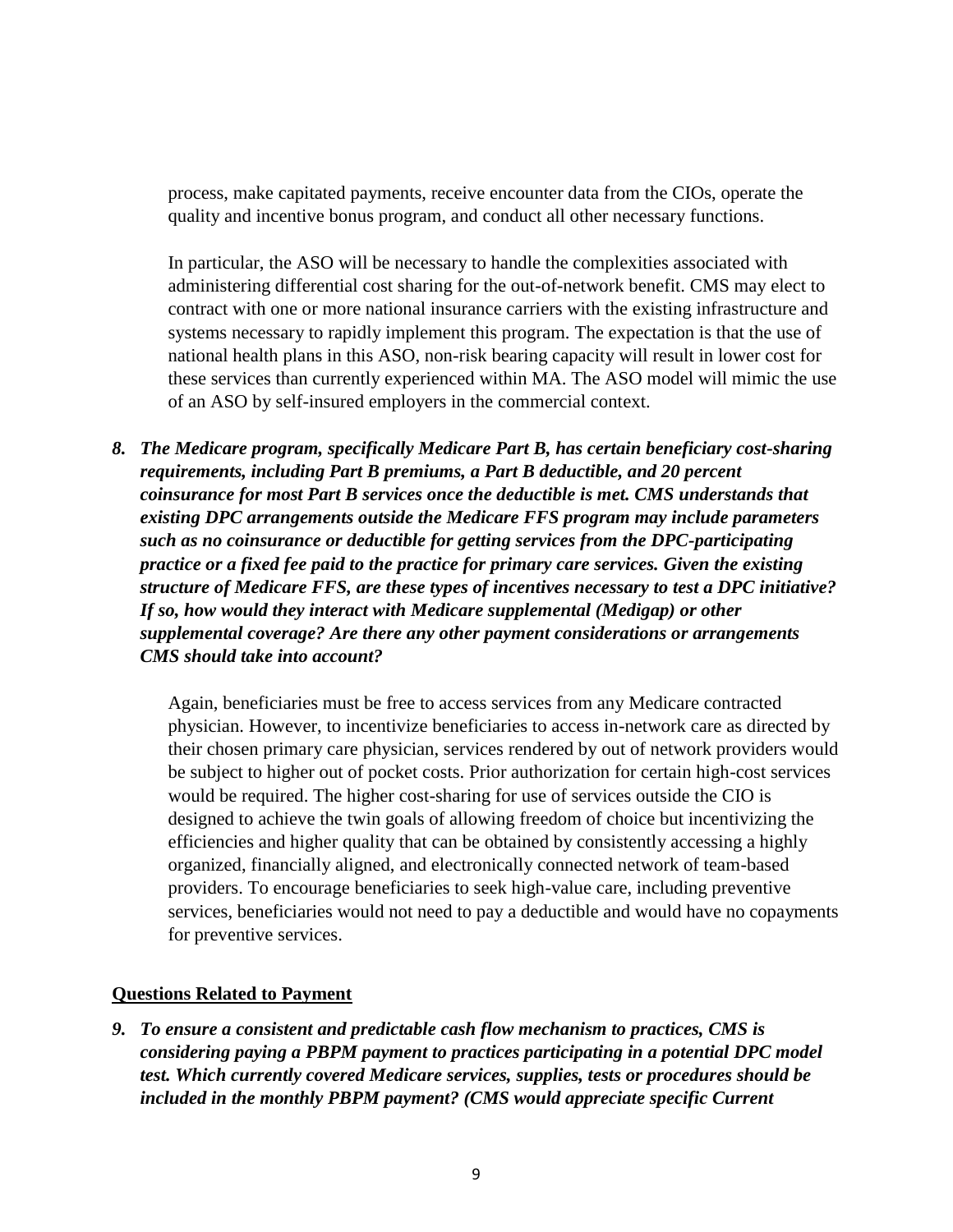*Procedural Terminology (CPT®1 )/Healthcare Common Procedure Coding System (HCPCS) codes as examples, as well as ICD-10-CM diagnosis codes and/or ICD-10-PCS procedure codes, if applicable.) Should items and services furnished by providers and suppliers other than the DPC-participating practice be included? Should monthly payments to DPC-participating practices be risk adjusted and/or geographically adjusted, and, if so, how? What adjustments, such as risk adjustment approaches for patient characteristics, should be considered for calculating the PBPM payment?*

The model should cover all standard Medicare Part A and Part B benefits.<sup>1</sup> CIOs would have the option to work with a Medicare drug plan to offer Part D benefits, but CIOs would not be required to offer pharmacy benefits. If the CIO did not offer Part D benefits, such benefits would continue to exist alongside the model.

The Part B premium would be reduced for beneficiaries that select to participate in the model for one year and actively select a primary care physician within the CIO. The percentage to be waived is to be determined with the aim of providing sufficient incentive for beneficiaries to select the CIO and providing sufficient funding for the program. This partial waiver of premium, coupled with the provisions relating to Medicare supplemental insurance below, should make the model attractive to many seniors.

Accurate risk adjustment is critical to the success of this model. Importantly, risk score growth should not be capped and should be allowed to vary with patient enrollment.

## *10. How could CMS structure the PBPM payment such that practices of varying sizes would be able to participate? What, if any, financial safeguards or protections should be offered to practices in cases where DPC-enrolled beneficiaries use a greater than anticipated intensity or volume of services either furnished by the practice itself or furnished by other health care providers?*

CIOs should be obliged to have a patient panel of greater than 10,000 to help spread the risk and cost over the population. Additionally, CIOs may be required to purchase "stop loss" coverage to indemnify them for particularly high-cost patients. The PBPM payment should be prospective and encompass total cost of care including both primary and specialty services. It is critical that this DPC model achieve the goal of expanded access to advanced APMs for both physicians and patients, and as such it must at least meet the nominal risk threshold.

 $\overline{a}$ 

 $1$  A variation, or track, within the model could also include a capitated payment for professional services only (Part B). This is a common arrangement used in the marketplace today and could serve as a pathway to engage additional physician groups and organizations in value-based care.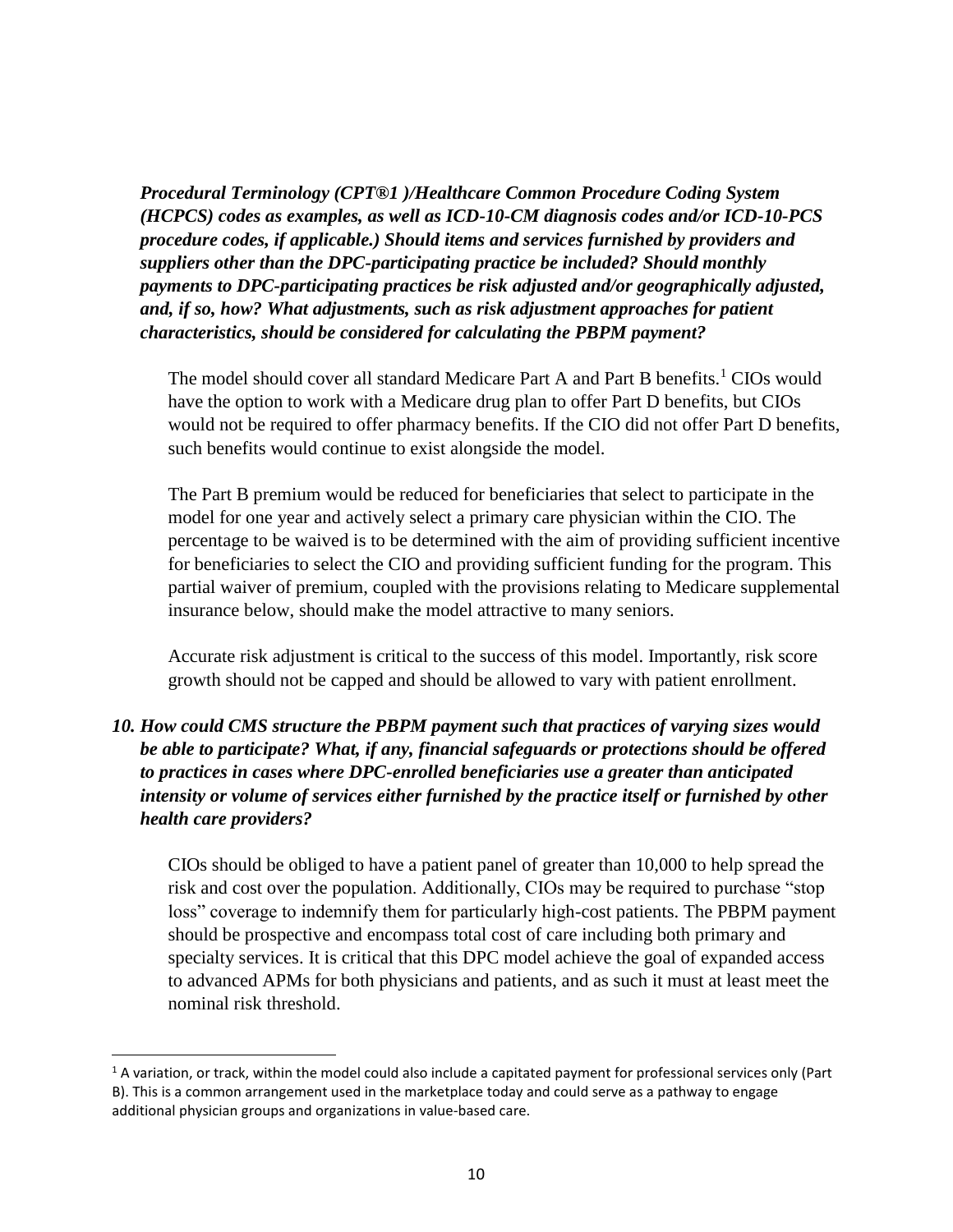CMS would establish capitation rates including the standard Medicare Part A and Part B benefits<sup>2</sup> using the same method it sets for rates for MA plans. The payment should be actuarially sound and would use accurate risk adjustment with a prospective update each year. CMS would pre-pay this amount to the CIO each month in lieu of Medicare Part A and Part B FFS payments and the CIO would then be responsible for the payment of all professional and hospital services, whether provided in-network or out-of-network.

It is important that practices of varying size and geographic location be afforded flexibility in risk adjustment. For example, certain practices are disadvantaged because they operate in a high-labor, high-efficiency area which necessitates a special adjustment to the risk calculation. CMS should explore alternative methodologies to address this issue. The Next Generation ACO program has had some success addressing this issue; the model should draw from that program's experience and improve upon it.

**11.** *Should practices be at risk financially ("upside and downside risk") for all or a portion of the total cost of care for Medicare beneficiaries enrolled in their practice, including for services beyond those covered under the monthly PBPM payment? If so, what services should be included and how should the level of risk be determined? What are the potential mechanisms for and amount of savings in total cost of care that practices anticipate in a DPC model? In addition, should a DPC model offer graduated levels of risk for smaller or newer practices?*

The capitated of PBPM payment we propose would effectively make CIOs at risk for the total cost of care (excluding Pharmacy) for all Part A and B services.

Allowing practices to have access to greater amounts of risk is paramount to advancing the value movement. As previously stated, there should be an on-ramp to allow physicians and practices to gain necessary practical experience and skills to succeed in higher risk models. The Third Option Model would allow for both global and professional-only levels of risk.

Importantly, all payments – PBPM and Performance Based Payment (PBP) – should be risk adjusted using the CMS-HCC model that is currently utilized in the MA program. Developing any variation from the MA program generates confusion among participants. Additionally, SDOH (Social Determinants of Health) metric other than a percent of the "dual" population should be included. Any methodology developed for both the PBPM and PBP should be fully transparent to enable the practices to model any changes in the variables. The "black box" approach of other models have led to awardees unpleasant

 $\overline{\phantom{a}}$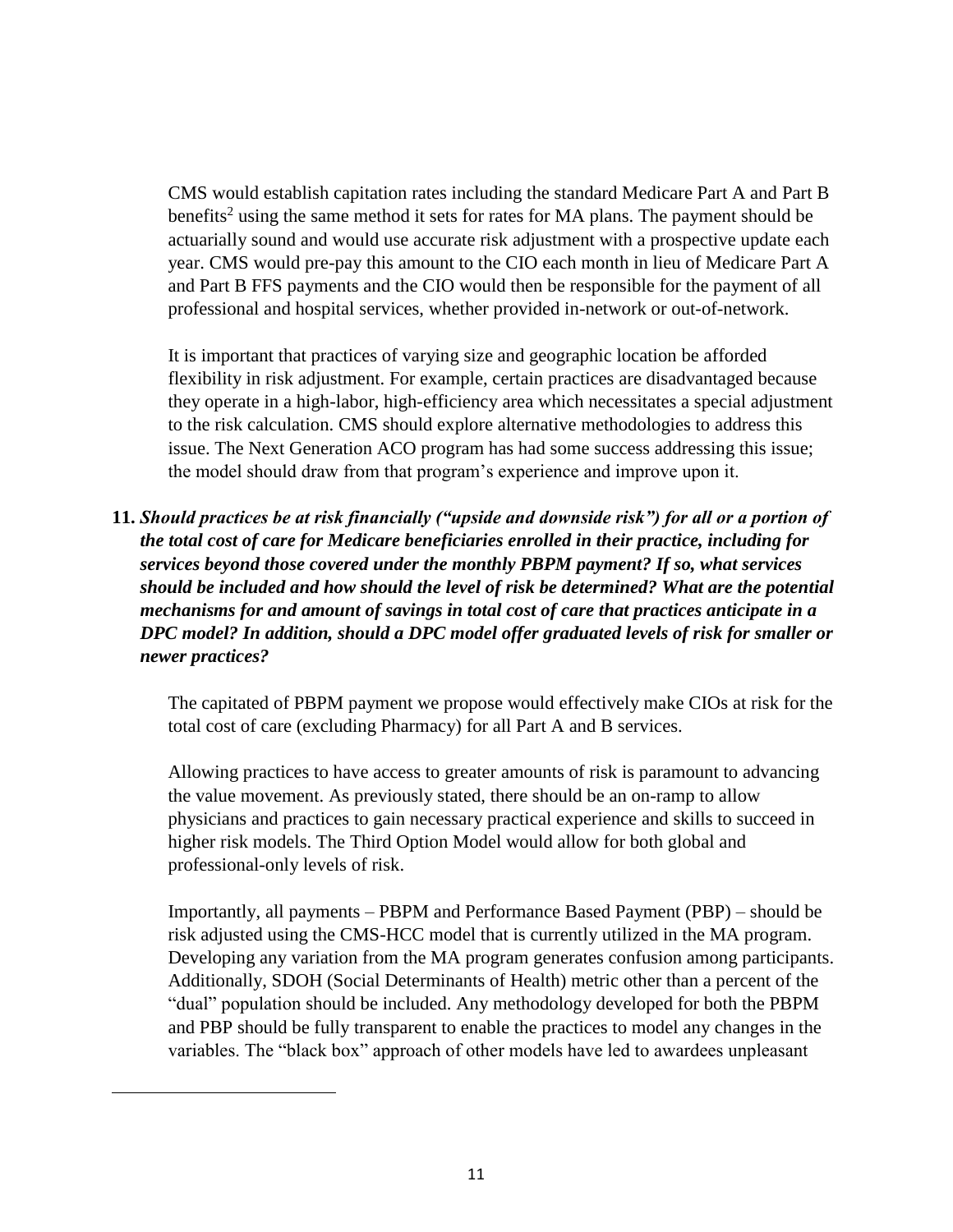surprises at performance years end. Ideally, CMS quarterly projections should not be off by more than 10 percent at years end.

## **12.** *What additional payment structures could be used that would benefit both physicians and beneficiaries?*

CMS should deploy a quality measurement program modeled after the MA Stars program. Bonuses should be based on performance and should be paid directly to the CIO. Additionally, CMS should consider additional innovative payment structures to encourage collaboration with community-based organizations, social service and public health agencies and other third-parties to better address SDOH and supplemental benefits essential to improving population health.

#### **Questions Related to General Model Design**

*13. As part of the Agency's guiding principles in considering new models, CMS is committed to reducing burdensome requirements. However, there are certain aspects of any model for which CMS may need practice and/or beneficiary data, including for purposes of calculating coinsurance/deductible amounts, obtaining encounter data and other information for risk adjustment, assessing quality performance, monitoring practices for compliance and program integrity, and conducting an independent evaluation. How can CMS best gather this necessary data while limiting burden to model participants? Are there specific data collection mechanisms, or existing tools that could be leveraged that would make this less burdensome to physicians, practices, and beneficiaries? How can CMS foster alignment between requirements for a DPC model and commercial payer arrangements to reduce burden for practices?* 

ASOs would collect, process, and report data and results to both the CIO and CMS in a manner similar to that done by MA plans and ASOs in self-insured employer models.

As technology and informatics advance, so too must the practice of medicine to keep pace. Patient data is a critical component of any population health model. Accurate, reliable, timely, and clinically relevant data not only allows physicians to better care for patients and entire populations, it also allows patients to better understand their unique health needs and challenges and better participate in their care plans. Access to this data allows for a better understanding of quality and resource-use management – an essential part of controlling rising healthcare costs and improving patient outcomes.

CMS should consider leveraging third-party collection methods such as clinical data and disease registries. Recognition of third parties, registries, and digital platforms powered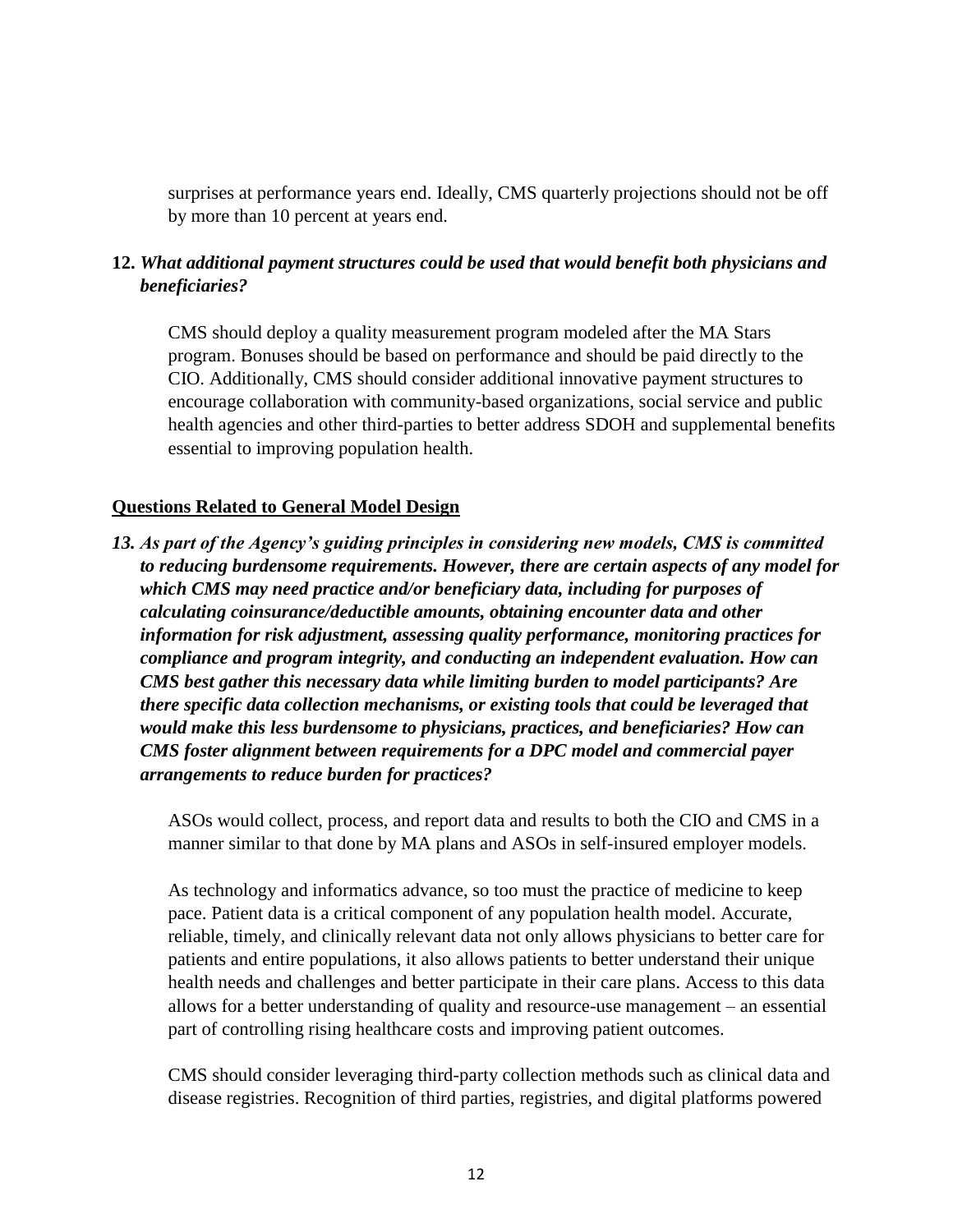by modern data analytics already in use in the commercial and private sector can vastly improve and augment current CMS data system capabilities.

Importantly, this data should also be disseminated to patients. This will achieve the goal of increased transparency and better patient access to their own healthcare information.

# **14.** *Should quality performance of DPC-participating practices be determined and benchmarked in a different way under a potential DPC model than it has been in ACO initiatives, the CPC+ Model, or other current CMS initiatives? How should performance on quality be factored into payment and/or determinations of performance-based incentives for total cost of care? What specific quality measures should be used or included?*

Two layers of quality and efficiency reporting and performance evaluation should be used. One would be an external, MA Stars rating or ACO-like quality reporting system. These measures would be publicly reported, would assess quality, efficiency, and patient satisfaction at the organization level, and would be used to make comparisons with MA and FFS Medicare. Quality measures would be developed, tested, and rolled out consistent with accepted practices. These measures would apply and be reported at the CIO level (not the individual provider level).

In addition, to ensure that CIOs have a strong business case for the delivery of high quality care, CIOs would be required to maintain a pay-for-excellence program to incent their downstream providers to deliver high quality care. The compensation payable to providers under these programs would be paid by the CIO from the capitation rates (CMS would not make a separate payment to the CIO's individual providers). Under this program, incentive compensation of as much as 15 percent of total provider compensation will be tied to high performance on quality measures, a model which has been demonstrated to successfully drive provider behavior.

CMS would develop quality floors for CIO participants. If the organization's performance fell below the floors, the organization would no longer be able to participate as a CIO. In the years following the MACRA advanced APM bonus years, CIOs should be eligible for an incentive program like the MA Five Star incentive program, where high performers are eligible for additional payments.

### **Questions Related to Program Integrity and Beneficiary Protections**

## *15. CMS wants to ensure that beneficiaries receive necessary care of high quality in a DPC model and that stinting on needed care does not occur. What safeguards can be put in*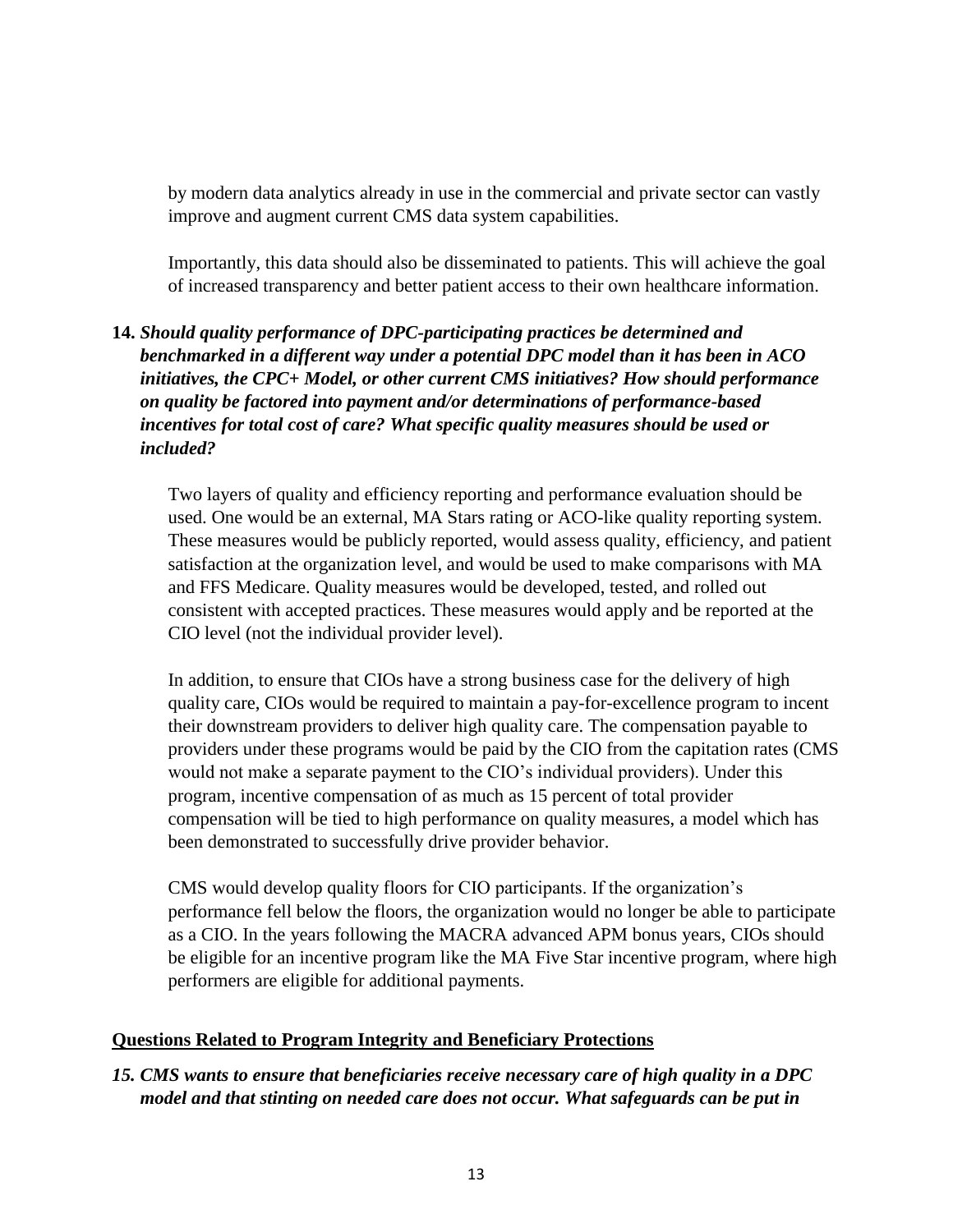## *place to help ensure this? What monitoring methods can CMS employ to determine if beneficiaries are receiving the care that they need at the right time? What data or methods would be needed to support these efforts?*

The use of a quality and performance measure program, such as the in the MA Stars program, will prevent any stinting on services and will create further incentives for the delivery of high quality care, both for individual beneficiaries and to the enrolled population. CMS should take steps to improve quality transparency including metrics on prior authorization denials and wait times. Further, the Agency should take steps to implement a public-facing patient feedback dashboard that is interoperable with CMS Blue Button and 1-800-Medicare. CMS must include quality metrics in its DPC contractual requirements that primarily focus on outcomes measures and include patientreported satisfaction metrics.

## *16. What safeguards can CMS use to ensure that beneficiaries are not unduly influenced to enroll with a particular DPC practice?*

CMS should issue guidance with all DPC contracts that explicitly outlines permissible marketing and communication standards. Further, CMS should increase investment and training for State Health Insurance Assistance Program (SHIP) staff to ensure they are able to assist beneficiaries navigate the varies options available to them under the Medicare program.

# *17. CMS wants to ensure that all beneficiaries have an equal opportunity to enroll with a practice participating in a DPC model. How can CMS ensure that a DPC-participating practice does not engage in activities that would attract primarily healthy beneficiaries ("cherry picking") or discourage enrollment by beneficiaries that have complex medical needs or would otherwise be considered high risk ("lemon dropping")? What additional beneficiary protections may be needed under a DPC model?*

Adequate risk adjustment is critical to disincentivize organizations from engaging in cherry picking or lemon dropping beneficiaries. A percent of the "duals" population is not a sufficient way of properly adjusting patient panels. DPC providers should be rewarded for taking on the most vulnerable and chronically ill patients, not penalized. CMS should also conduct regular audits and review the claims history of DPC beneficiaries. Practices should not be allowed to engage in targeted marketing to existing patients based on health status.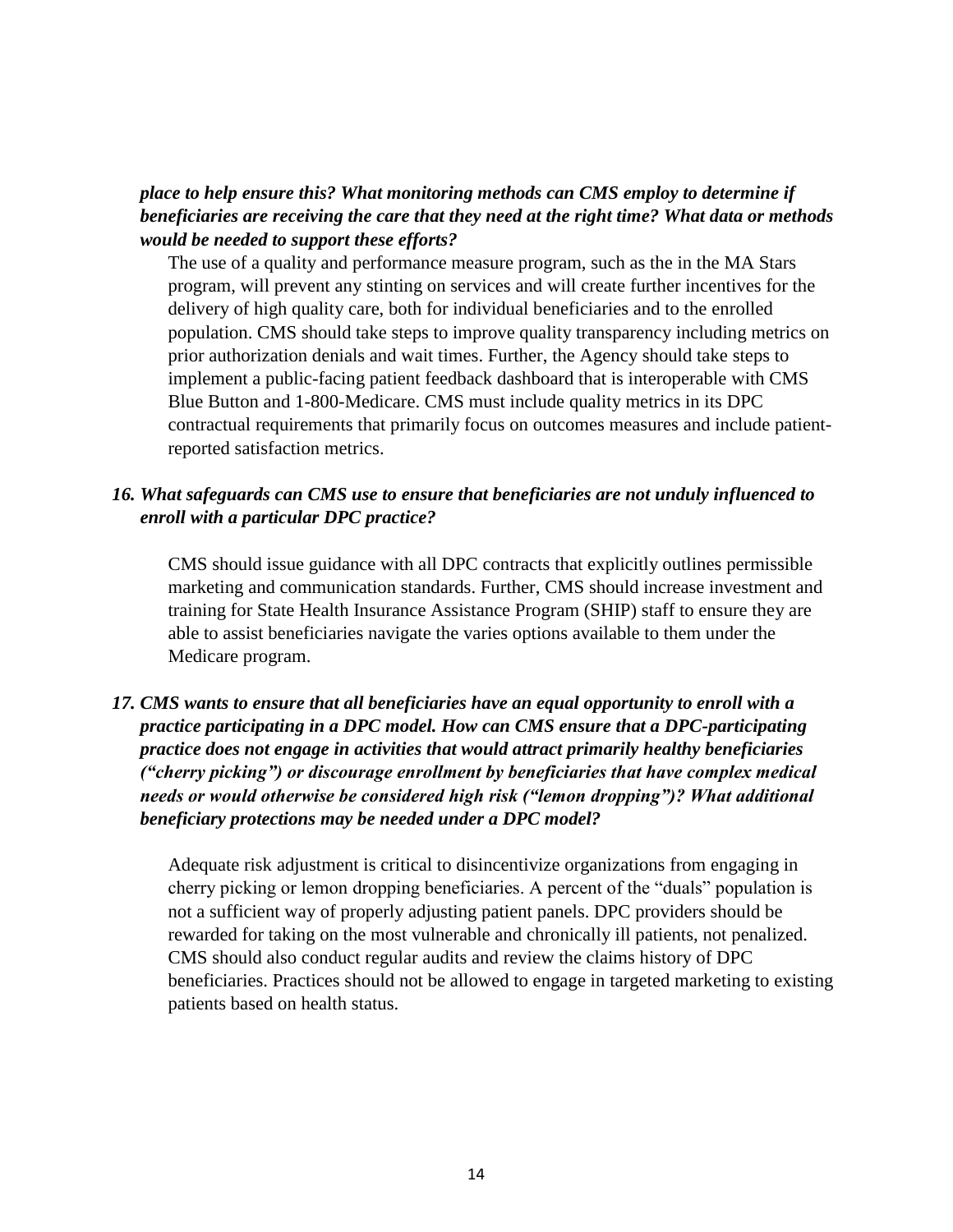#### **Questions Related to Existing ACO Initiatives**

*18. For stakeholders that have experience working with CMS as a participant in one of our ACO initiatives, how can we strengthen such initiatives to potentially attract more physician practices and/or enable a greater proportion of practices to accept two-sided financial risk? What additional waivers would be necessary (e.g., to facilitate more coordinated care in the right setting for a given patient or as a means of providing regulatory relief necessary for purposes of testing the model)? Are there refinements and/or additional provisions that CMS should consider adding to existing initiatives to address some of the goals of DPC, as described above?* 

Further actions must be taken by CMS to encourage the participation in and proliferation of two-sided risk arrangements across the Medicare program. These two-sided risk arrangements shift accountability from healthcare payers and move more to providers. This helps align incentives for providers to engage more with patients to determine the best possible course of care and also improves healthcare utilization decisions.

Improvements can and should be made in existing initiatives including the Medicare ACO program and Comprehensive Primary Care Plus (CPC+) models, including allowing these providers to move into increasing levels of risk more easily. For example, these providers should be able to easily move to a DPC model without penalty. Our members have indicated a great deal of satisfaction with CPC plus and consider our Third Option model the next iteration of these programs. The Third Option, as stated, provides for direct contracts between CMS and physician organizations for services for beneficiaries in Original Medicare.

# *19. Different types of ACOs (e.g., hospital-led versus physician-led) may face different challenges and have shown different levels of success in ACO initiatives to date. Would a DPC model help address certain physician practice-specific needs or would physician practices prefer refinements to existing ACO initiatives to better accommodate physicianled ACOs?*

The DPC model we describe above effectively eliminates design shortcomings inherent in ACOs – CIOs would be capitated and thus create aligned incentives across all participating providers. ACOs are built on a fragmented FFS platform. Beneficiaries in CIOs would enroll and thus be actively engaged. Most beneficiaries in ACOs don't even know they belong to and ACO when attributed. Beneficiaries in CIOs would be incented to stay in-network where quality and cost savings can be managed and achieved. Beneficiaries in ACOs can obtain services anywhere, thus making the management of cost and quality almost impossible.